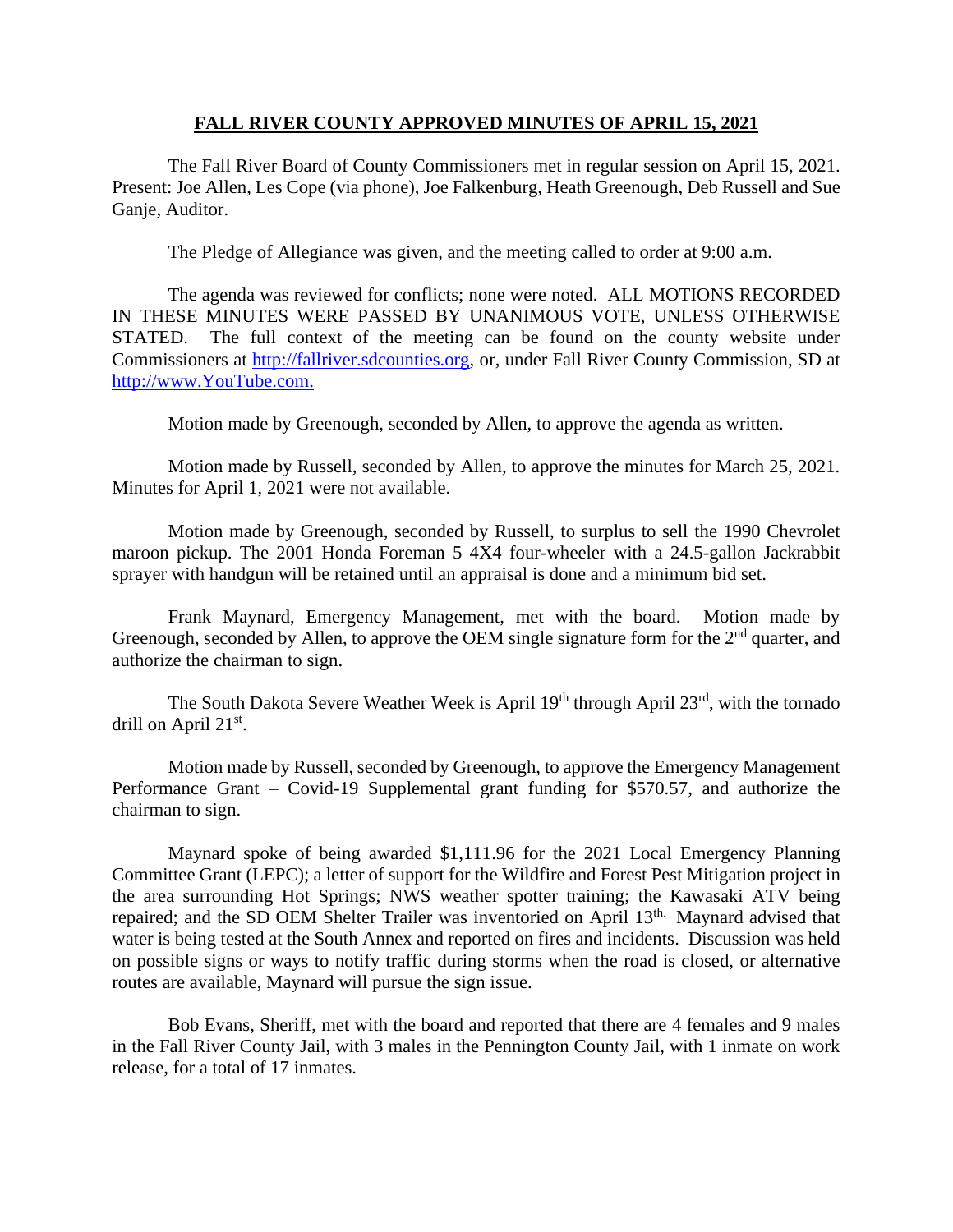Motion made by Allen, seconded by Greenough, to authorize an additional credit card and change the credit card policy to include the administrative assistant position for the sheriff department as a card holder, with a log to keep track of who has it and only for fuel use purposes.

Evans updated the board that there will be bills coming in from the Hot Springs Ambulance service for law enforcement training re-certification. Russell asked Evans to continue investigating barking dogs north of the Coffee Cup and work with the state's attorney.

Erin McGlumphy, Extension, met with the board for her quarterly report, advising that the 4-H program is growing, and participants are increasing. 19 youth are involved in shooting sports, horse safety and quality assurance training are coming up, 8 kids are involved in clover buds, Achievement Days will be held at the end of July, in conjunction with fair. The fair board has asked that livestock sale will be held a day later than normal, but the rest should be close to the same.

Dave Weishaupl, Building Supervisor, met with the board. Motion made by Russell, seconded by Allen, to approve the Kohler quote for a radiator on the jail generator, in the amount of \$3,020.00.

Motion made by Greenough, seconded by Russell, to approve the Golden West quote for the SonicWall Advanced Gateway Security Suite Bundle for TZ500 Series – 1 year, in the amount of \$917.90.

Sue Ganje, Auditor, met with the board to report on 2018 – 2019 Department of Legislative Audit discrepancies, reported on the monies collected on liens, and gave a review of the 2020 annual report.

Lance Russell, State's Attorney, met with the board to follow-up on the solar farm. There is no regulatory authority, and it is the general rule that counties and cities only have powers that are granted by statue. There is no enforcement of bond, (unlike wind power), legislation is needed for solar power. Concerns were raised about batteries, etc. that could be left behind after the farm left. The board would like the State's Attorney to draft a written letter for the next meeting with their concerns and request for legislation.

Motion made by Allen, seconded by Russell, to approve the agreement between Fall River County and Argentine Township for Project BRO 8024(00)19-1, and authorize the chairman to sign.

Lance Russell advised the board that Edie Jenniges will be retiring in May and asked for hire approval. Motion made by Greenough, seconded by Russell, to approve hiring Lynn Two Bear, as a legal assistant, \$16.00 per hour, effective April 21, 2021 as per union contract.

Randy Seiler, Highway Superintendent, met with the board. Motion made by Allen, seconded by Greenough, to approve hiring Tyson Tuma, equipment operator with CDL, \$17.05 per hour, effective May 3, 2021, as per union contract.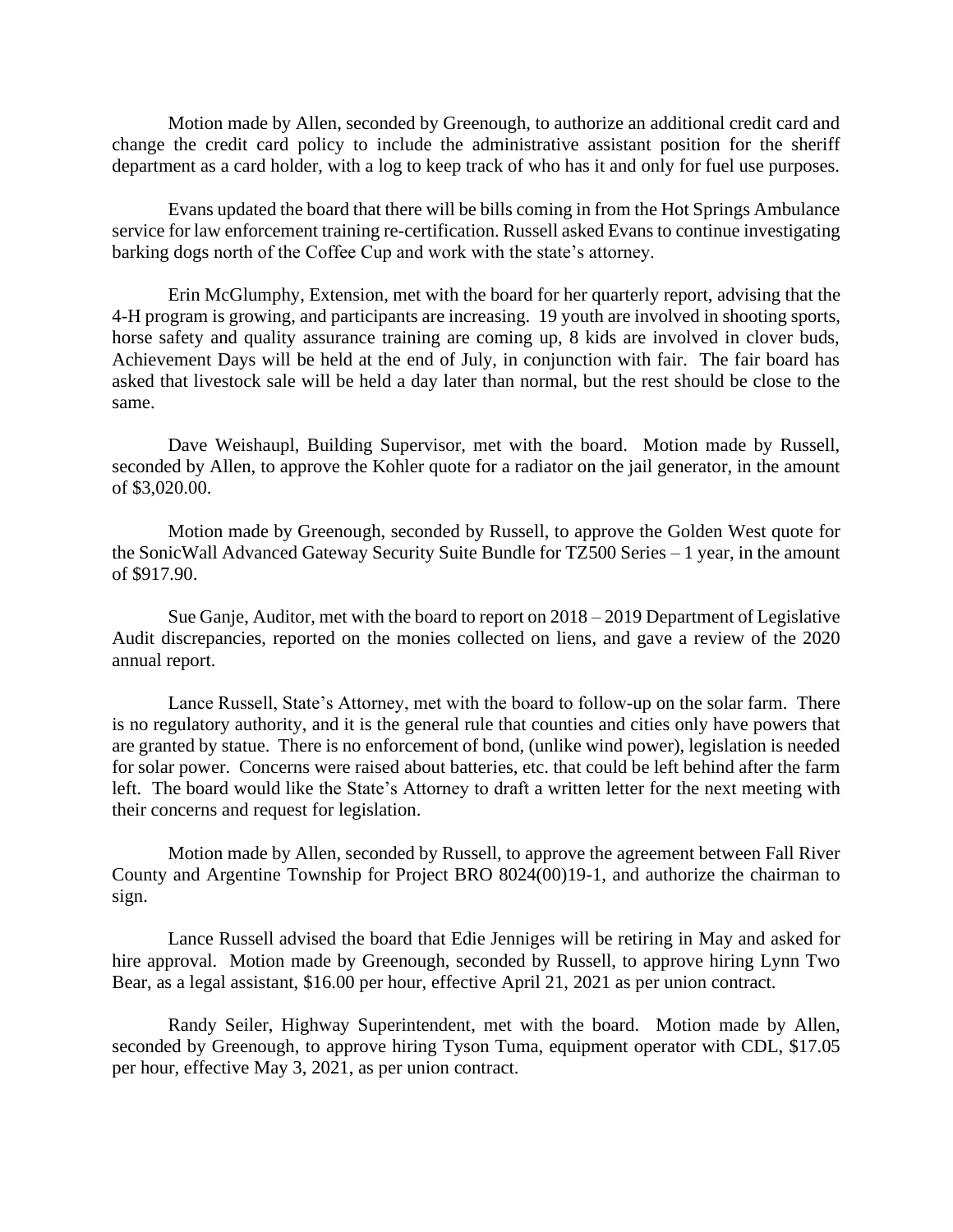Motion made by Greenough, seconded by Russell, to approve the March 2021 reimbursement to the highway department for fuel used or work performed as follows: Sheriff's Department for \$2,449.21; Weed and Pest Department for \$118.04; Building for \$58.72; Emergency Management for \$67.43; and Director of Equalization for \$74.63.

Motion made by Greenough, seconded by Russell, to approve the application by Jennifer Thompson for a road approach permit on the north side of Pilger Mountain Rd., CR#12.

Motion made by Falkenburg, seconded by Greenough, to approve the proposal from Bituminous Paving Inc. to pave Main Street (Old Hwy 79) in Oelrichs, with 3" asphalt, for a total amount of \$99,250.00.

Motion made by Greenough, seconded by Russell, to approve the bills as follows:

| <b>GENERAL FUND</b> |  |
|---------------------|--|
|---------------------|--|

| AUDRA HILL CONSULTING, INC       | MI QMHP EVALUATION              | \$828.63    |
|----------------------------------|---------------------------------|-------------|
| <b>CURA HOSPITALITY</b>          | <b>INMATE FEES</b>              | \$14,549.42 |
| A-Z SHREDDING INC                | <b>SHREDDING</b>                | \$90.30     |
| <b>BANKS, BRIDGETTE</b>          | <b>COURT REPORTER</b>           | \$57.00     |
| <b>BEESLEY LAW OFFICE</b>        | CAAF                            | \$2,109.15  |
| <b>BLACK HILLS CHEMICAL</b>      | <b>SUPPLY</b>                   | \$461.03    |
| <b>BLACK HILLS ENERGY</b>        | UTILITY POWER ELECTRIC          | \$3,623.65  |
| <b>CENTURY BUSINESS LEASING</b>  | <b>COPIER LEASE &amp; METER</b> | \$479.31    |
| <b>CORRECT RX PHARMACY SERV.</b> | <b>INMATE PHARMACY</b>          | \$90.36     |
| <b>CHAMBERLAIN MCCOLLEY'S</b>    | <b>COUNTY BURIAL ASSISTANCE</b> | \$1,900.00  |
| DEAN SCHAEFER COURT REP          | <b>COURT REPORTER</b>           | \$48.00     |
| <b>EN-TECH LLC</b>               | <b>FUMIGATION</b>               | \$110.00    |
| DUDE SOLUTIONS, INC.             | <b>GIS SUPPORT CONTRACT</b>     | \$313.85    |
| <b>FALL RIVER HEALTH</b>         | PRE-EMPLOYMENT PHYSICAL         | \$161.00    |
| FALL RIVER HEALTH SERVICE        | <b>INMATE MEDICAL</b>           | \$758.10    |
| FARRELL, FARRELL & GINSBACH      | CAAF                            | \$2,017.84  |
| FR CONSERVATION DISTRICT         | 2021 BUDGET ALLOTMENT           | \$20,000.00 |
| <b>FALL RIVER COUNTY HERALD</b>  | <b>PUBLICATION</b>              | \$676.35    |
| FREY, GREGORY                    | MI BOARD                        | \$35.00     |
| <b>GOLDEN WEST TECHNOLOGIES</b>  | IT SUPPORT/CONTRACT             | \$6,059.51  |
| <b>HOT SPRINGS ACE HARDWARE</b>  | <b>SUPPLY</b>                   | \$399.79    |
| HUNT, KAREN PAIGE                | QMHP/MI                         | \$489.25    |
| LEWIS & CLARK BEHAVIORAL         | <b>QMHP</b>                     | \$184.00    |
| LYNN'S DAKOTAMART                | <b>SUPPLY</b>                   | \$4.90      |
| <b>MARCO</b>                     | <b>COPIER LEASE</b>             | \$170.33    |
| MASTERCARD                       | <b>COUNTY CREDIT CARD</b>       | \$3,134.30  |
| MAYER, DAN                       | QMHP/MI                         | \$35.00     |
| NELSONS OIL & GAS INC.           | <b>UTILITY</b>                  | \$613.60    |
| O'NEILL, JUSTIN                  | <b>CAAF</b>                     | \$1,563.15  |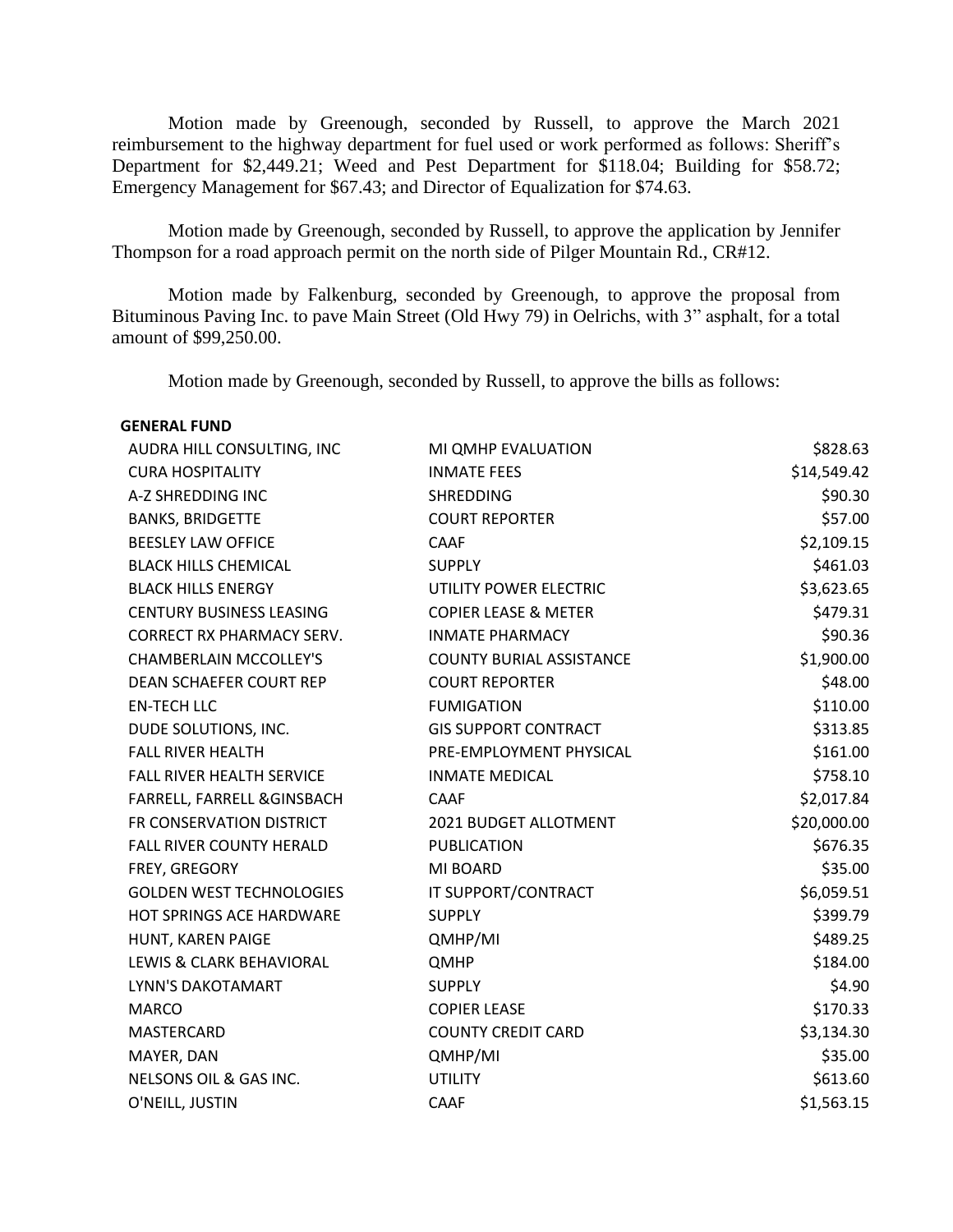| PENNINGTON COUNTY JAIL             | INMATE HOUSING PENNINGTON/TRANSPORT   | \$11,108.33 |
|------------------------------------|---------------------------------------|-------------|
| RADIOLOGY ASSOCIATES               | <b>INMATE MEDICAL</b>                 | \$28.90     |
| <b>SCOVEL PSYCHOLOGICAL</b>        | <b>COURT ORDERED MI EVALUATION</b>    | \$4,000.00  |
| SD DEPARTMENT OF HEALTH            | <b>BLOOD DRAWS</b>                    | \$380.00    |
| <b>SERVALL</b>                     | <b>RUGS AND MATS SERVICE</b>          | \$231.04    |
| SOFTWARE SERVICES INC              | SOFTWARE SERVICES                     | \$1,660.00  |
| <b>STEVENS AUTOMOTIVE</b>          | <b>SERVICE</b>                        | \$194.30    |
| <b>WENDELL'S GARAGE</b>            | <b>SERVICE</b>                        | \$59.69     |
| YANKTON CO TREASURER               | QMHP/MI                               | \$115.10    |
| STREMLER, MATTHEW                  | <b>WITNESS FEE</b>                    | \$94.28     |
| <b>HELGESON, PAIGE</b>             | <b>WITNESS FEE</b>                    | \$149.72    |
|                                    | TOTAL FOR GENERAL FUND                | \$78,984.18 |
| <b>COUNTY ROAD &amp; BRIDGE</b>    |                                       |             |
| <b>BLACK HILLS ENERGY</b>          | UTILITY POWER ELECTRIC                | \$789.01    |
| MASTERCARD                         | <b>COUNTY CREDIT CARD</b>             | \$465.75    |
|                                    | TOTAL COUNTY ROAD & BRIDGE            | \$1,254.76  |
| <b>911 SURCHARGE REIMBURSEMENT</b> |                                       |             |
| <b>FALL RIVER HEALTH</b>           | PRE-EMPLOYMENT PHYSICAL               | \$60.00     |
| MASTERCARD                         | <b>COUNTY CREDIT CARD</b>             | \$105.99    |
|                                    | TOTAL FOR 911 SURCHARGE REIMBURSEMENT | \$165.99    |
| <b>EMERGENCY MANAGEMENT</b>        |                                       |             |
| <b>BUILDER'S FIRST SOURCE</b>      | <b>SUPPLY</b>                         | \$80.35     |
| <b>GOLDEN WEST TECHNOLOGIES</b>    | IT SUPPORT/CONTRACT                   | \$8.50      |
| HOT SPRINGS ACE HARDWARE           | <b>SUPPLY</b>                         | \$19.42     |
| <b>HOT SPRINGS AUTOMOTIVE</b>      | <b>SUPPLY</b>                         | \$41.96     |
| <b>MARCO</b>                       | <b>COPIER LEASE</b>                   | \$38.90     |
| MASTERCARD                         | <b>COUNTY CREDIT CARD</b>             | \$50.57     |
| ONSOLVE, LLC                       | <b>CODE RED</b>                       | \$2,982.00  |
| ELECTRICAL ENGINEERING             | <b>SERVICE</b>                        | \$395.00    |
| <b>WENDELL'S GARAGE</b>            | <b>SERVICE</b>                        | \$63.36     |
|                                    | TOTAL FOR EMERGENCY MANAGEMENT        | \$3,680.06  |
| 24/7 SOBRIETY FUND                 |                                       |             |
| <b>MASTERCARD</b>                  | <b>COUNTY CREDIT CARD</b>             | \$30.98     |
| SD DEPARTMENT OF HEALTH            | 24/7 LABS                             | \$170.00    |
|                                    | TOTAL FOR 24/7 SOBRIETY FUND          | \$200.98    |
|                                    | TOTAL PAID BETWEEN 4/2/21 AND 4/15/21 | \$84,286.00 |
|                                    |                                       |             |

Break was taken at 9:50 a.m. and the meeting reconvened at 10:00 a.m.

Public comment was heard from Commissioner Falkenburg on a federal law change on capital gains, with a possible resolution at the next meeting, and on the number of counties that have approved sanctuary designations, and that our governor needs to declare SD as a sanctuary state. Jim Angell spoke of bonding through DENR.